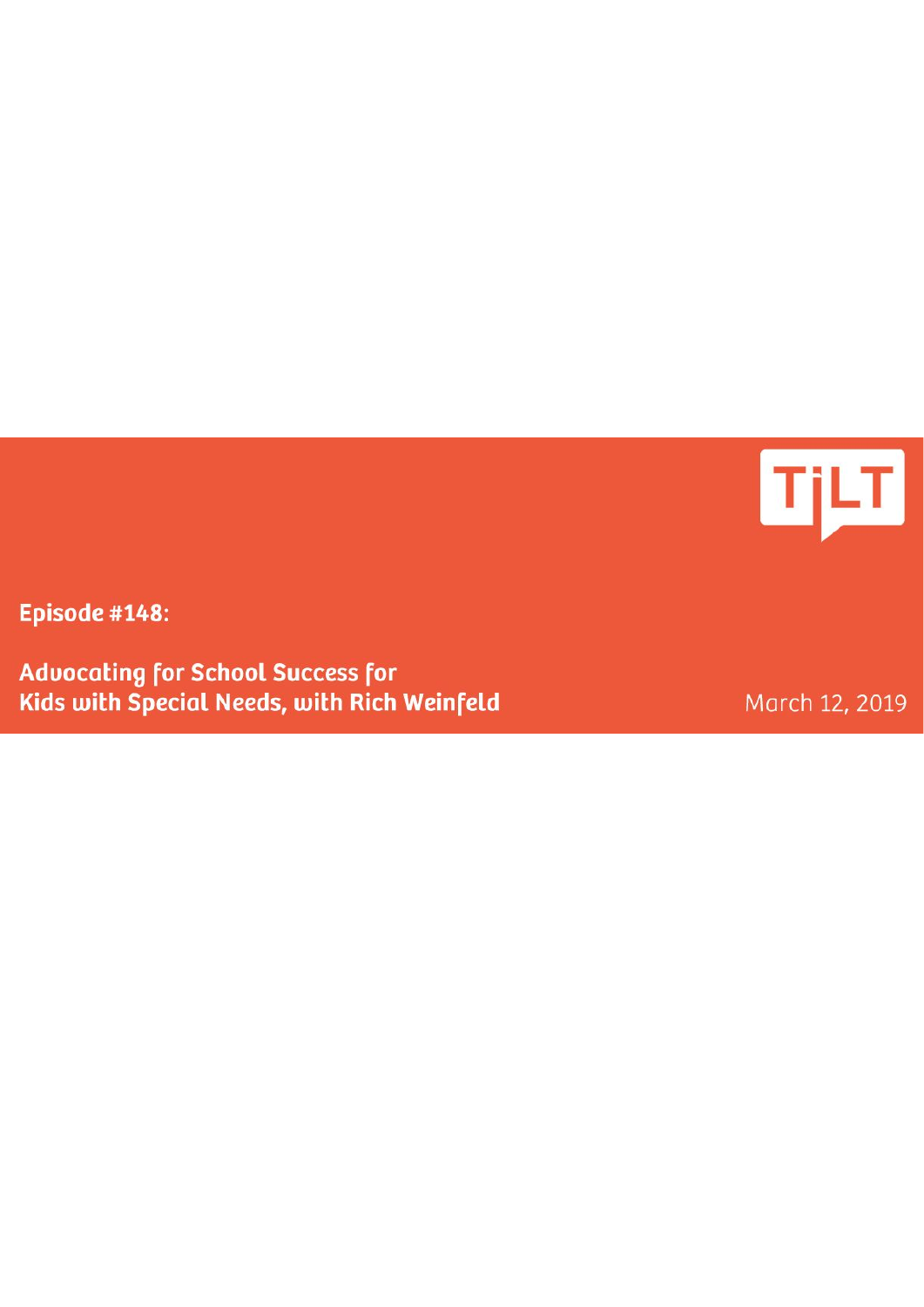

Debbie: Hello Rich, welcome to the podcast.

Rich: Thank you. Thank you for having me.

- Debbie: Sure. This is such a great topic to talk about for our audience today. And I actually posted in the Tilt Parenting Facebook group that I was going to be speaking with you and asked parents if they had questions about advocating for their child in school and I got a whole bunch. So we're going to do our best to get through those. But before we get to that, just as a way of getting started, could you just introduce yourself, tell us about who you are and the work that you do and kind of your role in this conversation.
- Rich: I'm glad to. My name again is Rich Weinfeld and I'm currently the executive director of Weinfeld Education Group. And we are a group of advocates or special education consultants that help families who have children with special needs help to make sure they have appropriate services and school placements. And, um, we do that by interfacing with the schools and attending meetings with parents and uh, you know, again, making sure kids are getting what they need. And, um, would you like me to go into my background a little bit or?
- Debbie: Sure. Yeah.
- Rich: Yeah, that's, I'm actually in my 44th year as an educator. Started off long ago as an elementary school teacher. Spent 30 years in Montgomery County public schools right outside of Washington D.C. in a variety of positions, mostly in special education, teaching, instructional specialist, some administrative work. Finished my career as the director of programming for twice exceptional students, which was a fabulous position, I got to work with really interesting students and their families.

And Montgomery County is one of the few public school districts in the country that has special programs for these students. So that, that was a great experience. Retired from career one, uh, now about 15 years ago and started doing advocacy work, uh, which has led to the development of this, this wonderful group Weinfeld Education Group. And also in the process of the past 15 years, I've co-authored six books that relate to special needs students to a lot of training talks, participation in conferences related to, uh, to those special needs topics. So that's kind of it in a nutshell.

Debbie: So fascinating. Yeah. I have heard so much about the Montgomery public school system, you know, back when we were living in the Seattle area, when Asher was in early elementary school and we were kind of looking like where could we go? And that seems to be this really special, unique circumstance that there's this public school system that actually supports and understands 2e kids. And, and even back then it was a term that was so it just wasn't as commonly known among educators and even among parents.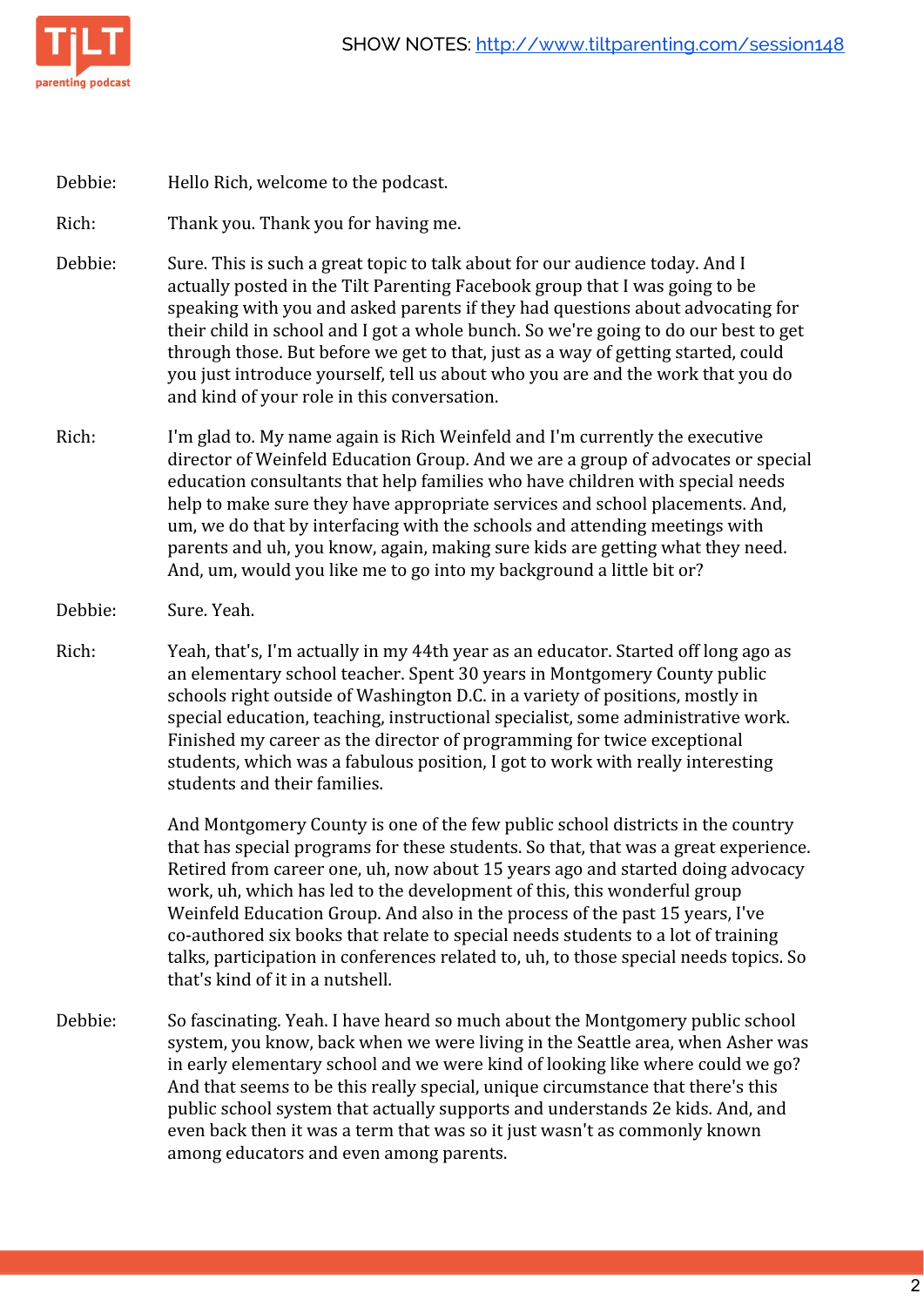

- Rich: Yeah. Montgomery county actually the first programs for twice exceptional, it was called the GTLD, gifted with learning disabilities program started in the mid 1980s so quite a long time now. And the programs are still thriving on the elementary, middle and high school level. And then over the years there've been other programs specifically targeting other bright students who um, have, uh, what was called Aspergers and now high functioning autism. So, um, there are some, some special programs and then I think a better understanding within the Montgomery County school system than a lot of school systems about the special needs of the students, both on the strength and on the weakness side. So yeah. So there's a lot of good things happening.
- Debbie: How can we get that model, duplicate it in other schools? I mean, is that part of the work that you're doing or does Montgomery public school system train or shared their methodologies with other public schools?
- Rich: Um, you know, it is certainly, it is certainly a big part of what I'm doing. My, um, my first book was called *Smart Kids With Learning Difficulties*. And based on that book, I do a lot of training, including going to other school districts to talk to school staffs about what they can be doing, whether it's actually establishing a program, which, you know, frankly, it doesn't happen very often, it's expensive, it's a big undertaking. But at least what can they be doing for all the individual students that they have in their schools to better meet their needs. So that's a real passion of mine. And I do, I do a lot of consulting training, um, all over the United States around that topic.
- Debbie: So as a special needs advocate, you know, even as you were describing the work that your company does, I'm just wondering how common even is that the services that you offer around the country? You know, again, our frame of reference or mine is in the Pacific northwest in the Seattle area. And you know, I had to kind of really search to find therapists or parent coaches who could support me in IEP meetings and show up, but that wasn't their primary thing. And so I'm just wondering if you could explain what a special needs advocate does and then is this something that's kind of unusual, um, the work that you're doing?
- Rich: Yeah. Let me, maybe I'll start with that. I, you know, I think it's certainly uneven, in how many advocates there are in different places in the United States, certainly more in big cities. There's a wonderful group that I'm a member of called COPAA: Council of Parent Attorneys and Advocates. And that's a good way to find advocates in different locations around the country. Wrightslaw has a website with a lot of great information and it also has a yellow pages for kids, which lists different advocates all over the country. And then many of us who do advocacy, including the advocates in my group, are available to do long distance advocacy in places where parents might not readily find an advocate or might not readily find an advocate with expertise in a particular type of student.

So, you know, there are options for parents even if there are not local advocates that they can tap into. But to go to your other question, what, you know, what do we do as advocates? Um, we are, first of all, we are experts in special education,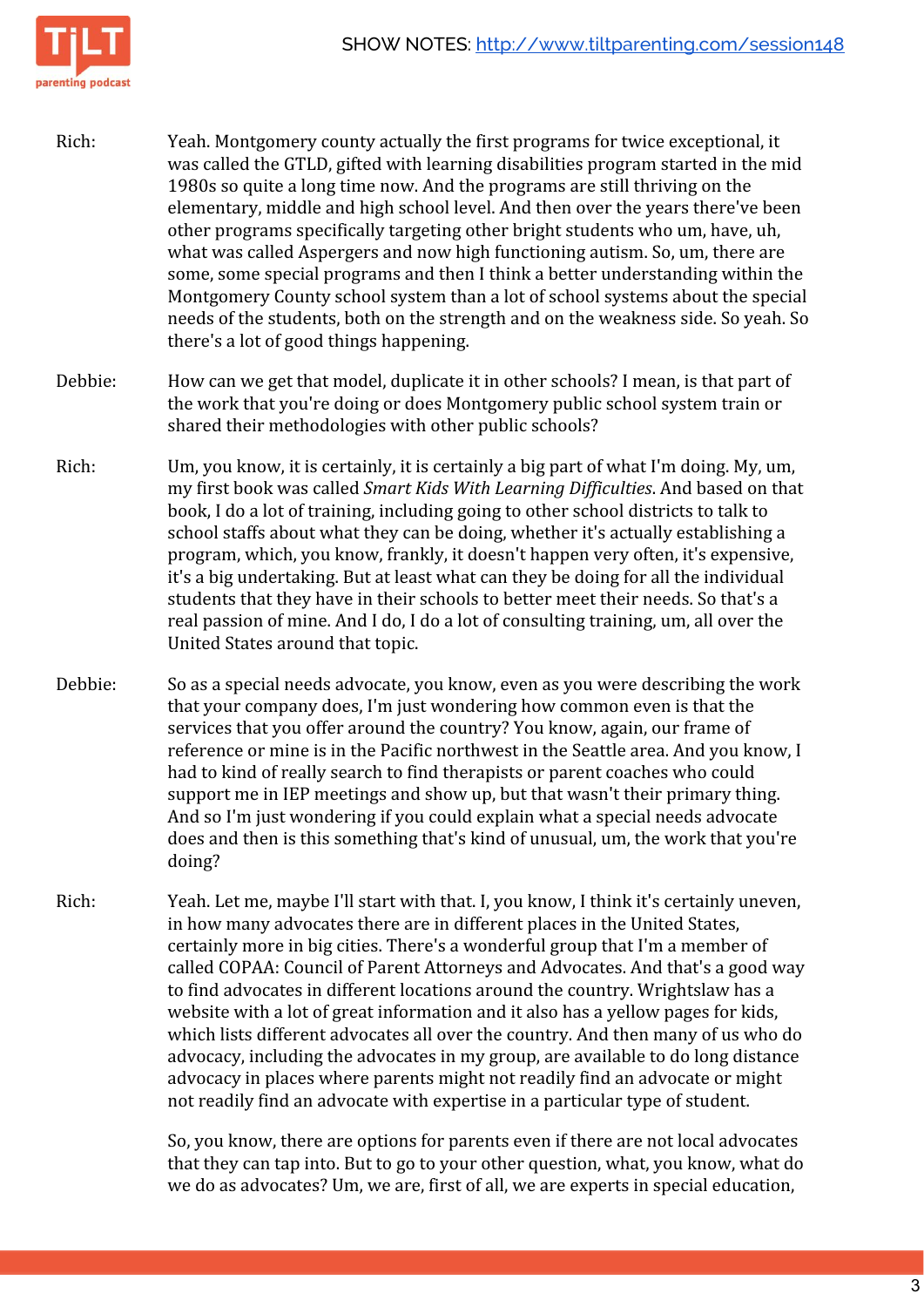

meaning experts both in what the law says, experts in what school options are, experts in what school IEP teams should be doing. And we really work towards collaboration with those teams. So we believe there's good people on the other side of the table. And you know, we are trying to get that team to focus on this one individual child and how we can make a difference for that child so that they're working towards realizing their potential. So to go on with our process, in order to become true experts about the individual child, we do a thorough record review.

We always observe the child in the classroom whenever possible. And the only caveat to that is if we're doing long distance advocacy and may not have a chance to go to that location, but we always like to observe the child. We speak with all professionals that are involved to get their different perspectives. And that includes both the professionals in the school, the teachers, the counselors, special educator, also professionals that parents may have involved with the child outside of the school; the therapist, the tutor, the ADHD coach. Whoever's involved, we want their perspective. And then finally we speak to the greatest expert about the child and that's the parent. So we sit down with the parent after we've gathered all that other information that I described and we ask additional questions of the parents. We share what we're seeing, what we're thinking is the best way forward.

And we come out of that meeting with a plan for what does the child need in terms of an individualized plan, whether it be a 504 or an IEP, are the services that they need available in their current school, can we tweak the current plan so it meets the child's needs? Do we need to be looking for a different public program or possibly a different private program? Either either one that the schools will fund or, or in some cases the parents will pay for privately. And I think the most important thing an advocate does, and this is uh, really the, the crux of our work, is coming to the meetings to make sure that the teams are working in the best interests of the child and are, um, putting the things in place in the plan that will really help the child to realize their potential.

- Debbie: How do schools react or respond to your presence in those meetings? Like as you were describing the work that you do, I was thinking yeah you guys are like the A team, the heavies, you know, you bring that extra support and the, the experts. Do you ever find that there is resistance to hear your perspective or do you find that schools in general are really open to the expertise that you're bringing to a meeting?
- Rich: It's a great question and it is, um, it's a mixed bag and it requires a lot of skill on the part of the advocate to be accepted by the school. And I can say from being on the other side of the table from being a special ed administrator, teacher, nobody really looks forward to an advocate coming into the meeting because there's fear that the advocate will be demanding, will be adversarial, will accuse the school staff of not doing what they need to do. Will you know, scrutinize what they're doing to an extent that it will be uncomfortable. So our job as advocates, at least in the Weinfeld Education Group, the way we approach it is we strive to be collaborative. We, we are going into those meetings, not to be adversarial, but to be a member, another member of the team who may have some expertise that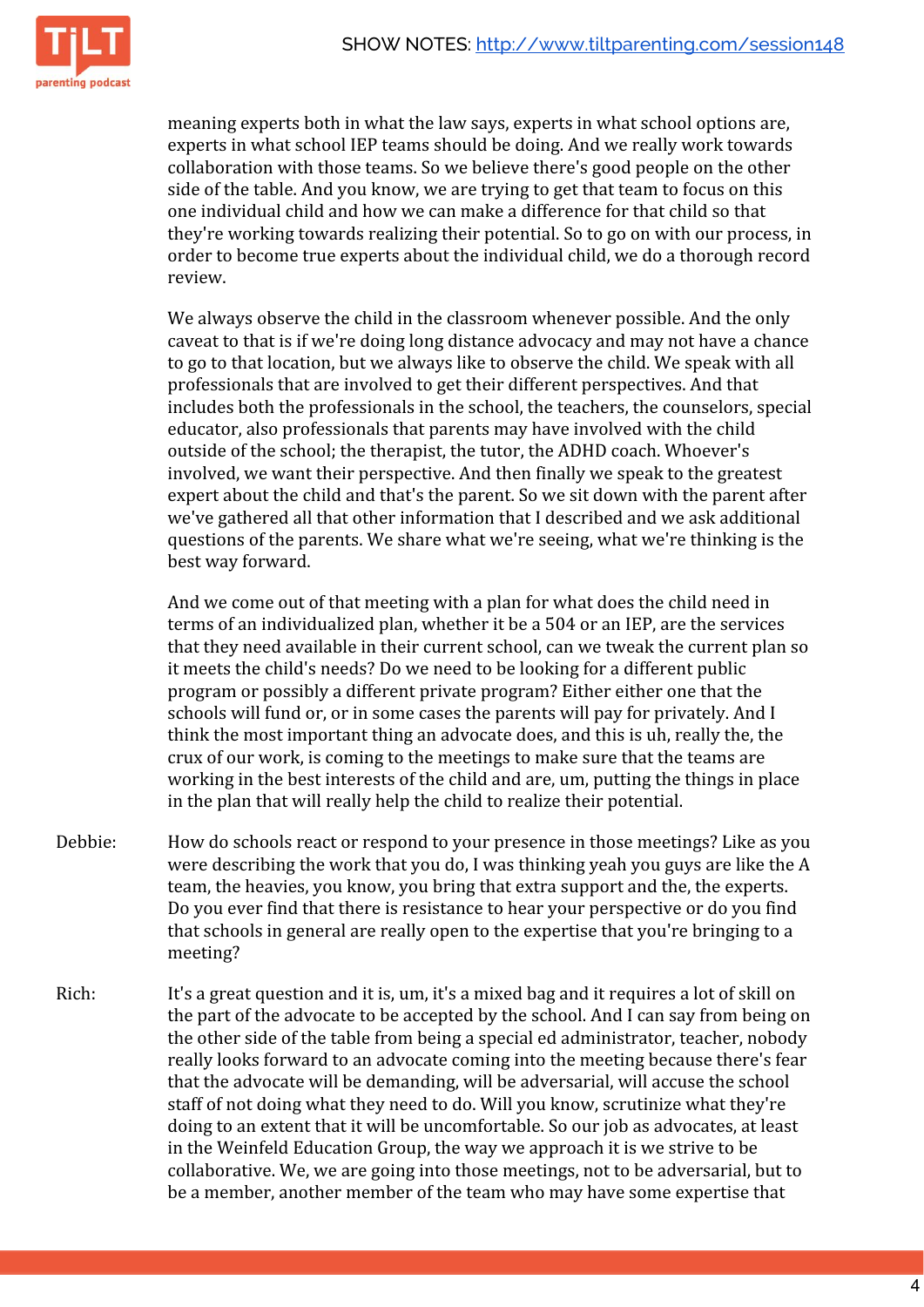

others on the team don't have in terms of what interventions may work, what the law says about what needs to be done for the child, what options may be out there.

And we're trying to really become one member of that collaborative team working in the best interest of the child and really get that meeting to be a problem solving meeting that focuses on the best possible plan for the child. So we want to work very hard, you know, to answer your question, very hard to remove that, that fear, to remove, you know, you used the word heavy. We don't want to be seen as the heavy, we want to be seen as a helpful individual who, who really is adding to the process. And I'd say by and large we're successful with that, certainly not always. And sometimes we do go up against, um, situations where it does become adversarial. But we, we absolutely do our best to avoid that.

- Debbie: Well, I would imagine that, and tell me if this, if this is incorrect, but that a lot of people reach out to you when they're feeling like they're not getting the answers or the support that they need on their own. So I, is that correct? Or when is it that you find most people reach out to you in need of an advocate?
- Rich: Yeah, I think, you know, I think we're contacted at every step along the way. Certainly our ideal client would be someone who contacts us early when they're just getting into the, the process. Just wondering whether or not their child may need something more or different, whether their child may be eligible for a 504 or IEP. But you're right, most often, all of us react when we're in crisis. And so often we get calls from parents when they're unhappy, when they feel like the schools aren't listening, when they want option A and the school is offering option B.

One of the things that we tell parents up front is when you work with us, you're, you're hiring an expert, as I said before, and that means we may have come to a conclusion about what's best for the child that's different than what the parent who's calling us initially is thinking is best for the child. And we always check with the parent, are you, are you okay working with someone who actually may give you a different opinion than you think is right for the child right now? And you know, 99.9% of parents say, oh, absolutely. What we want is what's best for our child. And of course, even though I'm thinking option A right now, if you, if you, if you come up with a different option, we want to be open to that and we, you know, we want to hear from your expertise what's best.

- Debbie: So you talked about part of your role being aware of what the law requires. And I know that last year, I believe it was maybe 2017 in the US, the Supreme Court ruled, had a ruling Endrew F. v Douglas County School District, specifically about IEPs. Can you tell us a little bit about that decision and how that has impacted your work?
- Rich: Yes, that's a great topic. We were, you know, as advocates for special needs students, we were, we were extremely happy with the decision which came down in March of 2017 and it was a unanimous decision, which was wonderful. And the way I think about the decision is in three major topics, one is progress,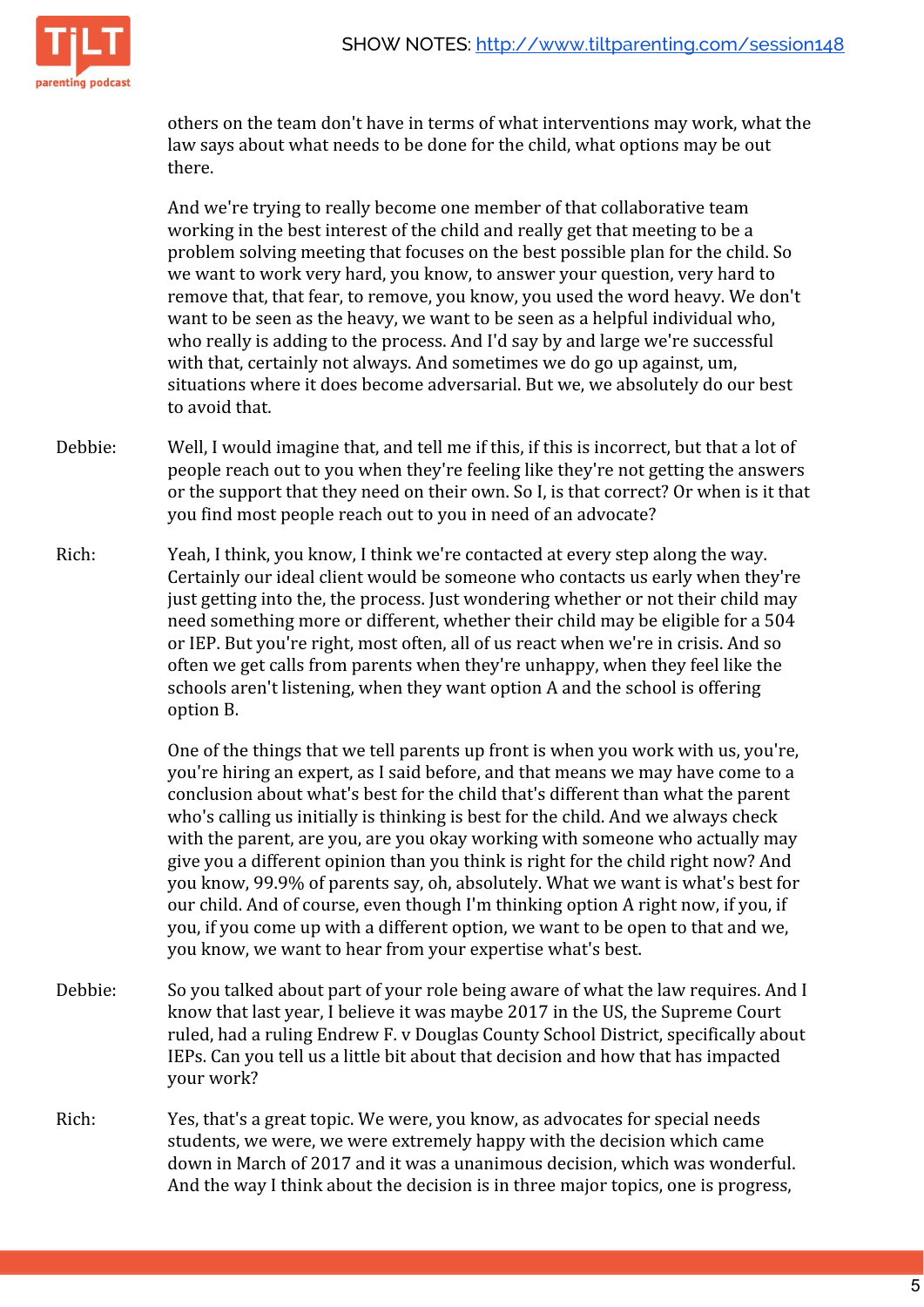

one is the unique child and one is parental input. So I'll talk a little bit about each of those. The main thrust of the decision was about progress. Um, the court made it very clear that progress must be more than de minimis or you know, another way to say it is more than minimal progress. Up until that point there was debate and different decisions across the country about was it okay for a student to just barely passing classes or barely be passing a couple of classes? And the Supreme Court was very clear that, no, that is not enough, that we must expect greater progress than that.

And, and so that has been a major step forward for students with special needs. So now we, we as advocates, every step of the way of what we do, we are looking for measurable progress for these students. Related to that is Supreme Court emphasized the importance of looking at the unique child. So not making, you know, boilerplate plans that try to fit all or most students, but really looking at one child at a time. And part of that equation, and we're looking at their strengths, weaknesses, and I was very gratified and excited to see the word potential in the decision. So in order to know what a, what a child is capable of, we must understand what their potential is. So an appropriate goal, an appropriate level of services, an appropriate expectation of progress for one student is not the same as for another student because each, each child has, has different potential. That particularly is significant. It's significant for all kids, but it has a great sort of significance for the twice exceptional students that we were talking about before. So for these students, the progress that we would expect when they have appropriate programming would be very great because of their wonderful cognitive potential.

And then the last area that I mentioned is parental input. The Supreme Court was very clear that it's not just the school officials who are responsible for making these individual plans for students, it's the parents as part of the team and they must have meaningful input. And um, that is part of our role now as advocates as well is to make sure that parents are having that meaningful input. And the Supreme Court used the words cogent and responsive to talk about, when the school officials are telling parents what their decision is, that it can't be simplistic, it can't be, um, here's the decision kind of take it or leave it. It must be responsive, there must be an explanation, parents' questions must be answered. So that's another thing as advocates that we are, we are making sure that those kind of cogent, responsive, uh, explanations are forthcoming from the schools and school districts.

Debbie: Well, thank you for explaining that ruling and it's really helpful. You mentioned the word potential and I was just wondering with regards to gifted kids with disabilities, this is something that we experienced when we were in the school system and I hear from lots of parents how challenging it can be when a child is performing fine, but we know that they're not reaching their potential. But it can be hard to, to demonstrate that based on the metrics that a school might be using. So did this ruling impact, you know, the possibility to get twice exceptional kids more services or maybe qualify for IEPs when they maybe wouldn't have before? Or what are your thoughts on those special considerations?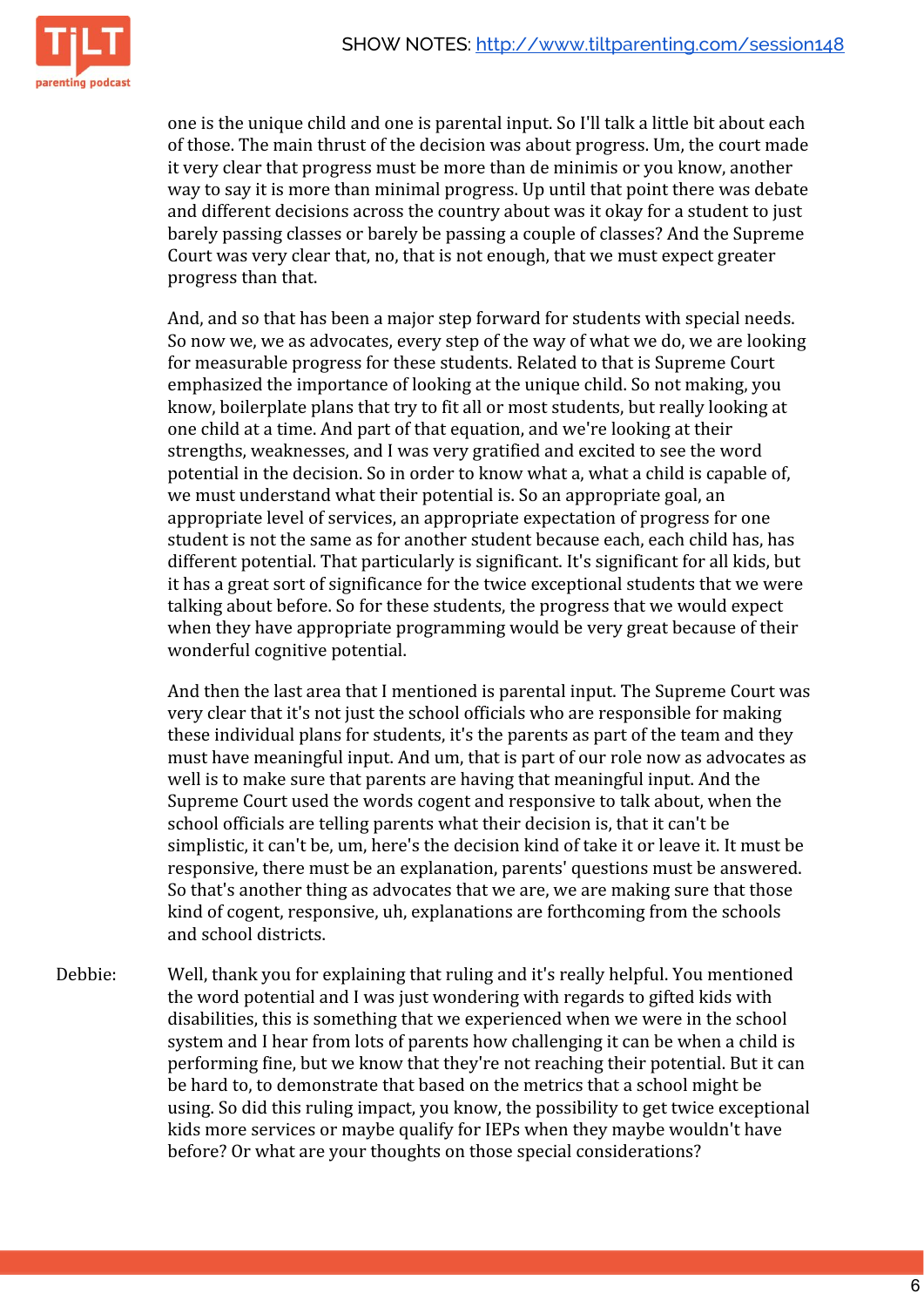

- Rich: I think that this ruling, Endrew F., will ultimately have a great impact on twice exceptional students. And we're already starting to see it. I, I've been involved in, uh, some due process hearings, you know, along with attorneys, where I serve as an expert witness. And in those hearings we've made the point about twice exceptional students that because of this student's great strengths, because of their cognitive ability, they are capable of greater progress than another student might be capable of, so we must set the bar higher for those students. And we've prevailed in in several cases where administrative law judges have paid attention to the fact that Endrew F. calls for us to look at the potential of the unique student, whereas at least in one of those cases, initially the administrative law judge had ruled otherwise. But then we revisited the case on the basis of Endrew F. So we're very, very hopeful and optimistic based on that. It also comes into play with eligibility. So whereas a, a child performing close to grade level might be seen as doing good enough if all we're looking at is the grade level, when we look at the unique student and the potential of the student, then we see for, for many students that that's where the gap is. And that's where the student is really not working anywhere near what they're capable of. So Endrew F. has given us some real clear ammunition to, to advocate for twice exceptional students.
- Debbie: So, okay. I want to shift to the parent questions that I've gotten, or caregiver questions. And you're not prepared for any of these, I'm just going to throw them at you and we'll see you know, if there's some you're like, you know, that's not really in my area of expertise, that's totally fine. But, um I think -
- Rich: I'll do my best, I'll do my best.
- Debbie: And the first one I wanted to ask you is actually tied to what you were just talking about. One of the parents wants to know, how do you know when you're beyond parent or professional advocacy and need legal representation?
- Rich: Yeah, that, uh, not a clear cut answer for that. You know, I certainly, um, some parents go to attorneys before they go to advocates because they feel like there's been an infraction of the law or you know, they want to bring in someone who they feel will be more threatening to the, to the school team. Um, in my practice I would say 80 to 90% of our cases do not involve attorneys and we're able to get what kids need in terms of their interventions, in terms of services, programming, by working in a collaborative way with the school team. And then in the 10 to 20% of the cases where we hit the wall, where we see that the school team is not responding and compromise is, is either not possible or it's not what the child needs then then we advise the parents to bring in an attorney because we've gone as far as we can as advocates.

So, you know, just just as a word of advice to parents, in most cases you're going to still be in that school after the IEP meeting and you want to maintain your relationships and you want to have as positive a relationship as you possibly can with with all the school staff. So whether it's an advocate or an attorney, you want that meeting to be as collaborative as possible. Even if you've had some problems or some things that you don't think have gone right, you want to try and mend those differences rather than exacerbate those differences. Just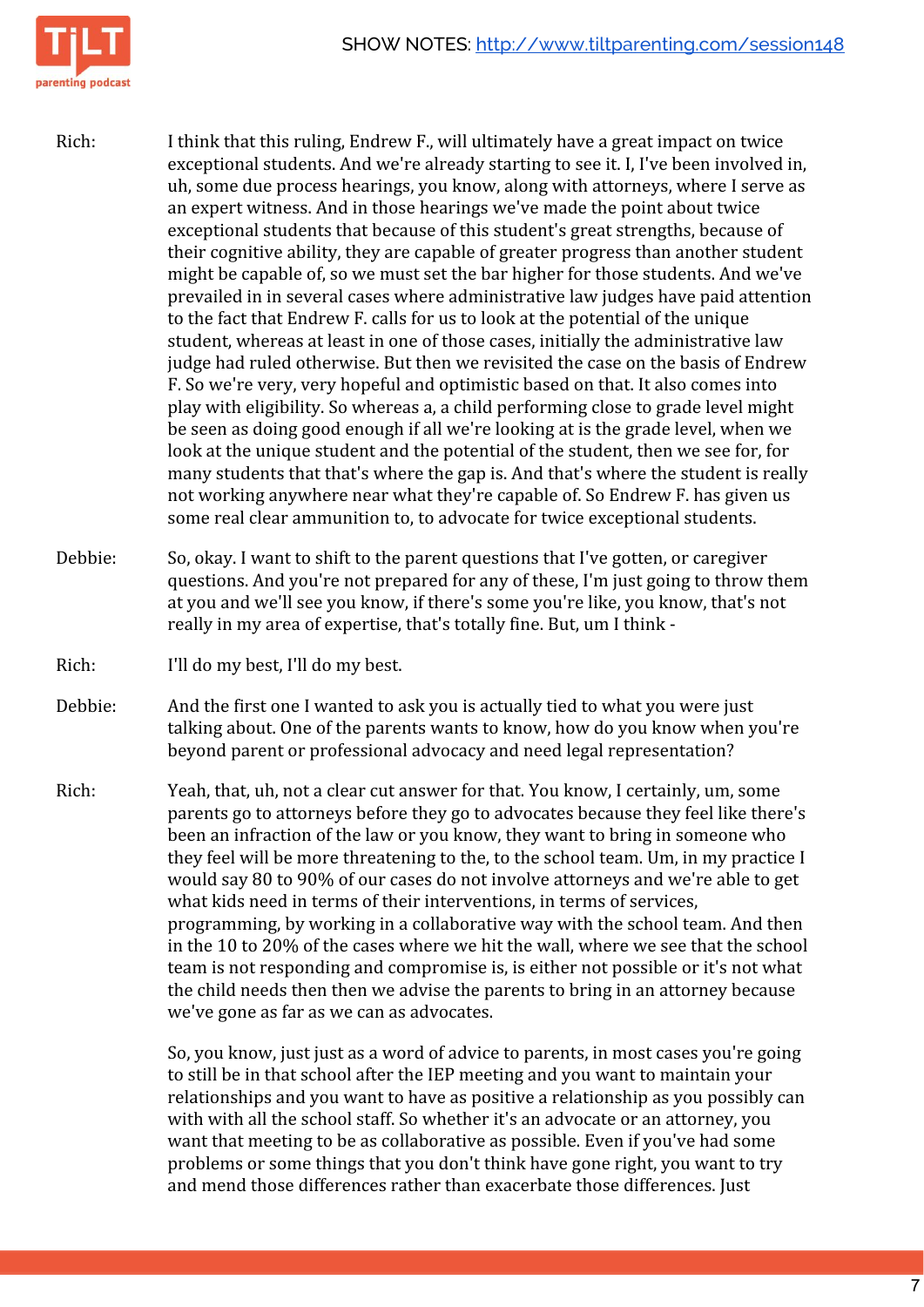

something to think about as whether it's an attorney or an advocate, you want to make sure the approach is going to be as collaborative and as positive as possible.

- Debbie: Yeah, absolutely. So, okay, the next question I just want to, before I ask it, also just note that whereas most of our listeners are in the U.S., we also have a lot of international listeners. And so obviously the systems are different and how they handle kids with different abilities varies. So this would be more of a best practices question. And this is one that came up several times in the Facebook posts. So how, do you have any best practices surrounding educating schools that behaviors, disruptive behaviors, are driven by a child's disabilities rather than the fact that they're just bad kids or they're not being parented well?
- Rich: Well, I do think the way we approach behavior, you know, as, as advocates and you know, when I say advocates that's parents that hopefully is school staff as well. We've got to look beyond the surface behavior and, and talk about, you know, what is the function of the behavior? Where, you know, where does it come from? And almost in every case we can find that function. It's often related to academics. It's often related to the child struggling in some way with what's being presented during the school day. Um, so it often drives us to look at an intervention, uh, another reading intervention that we haven't tried, another writing intervention. It also may be driven by a differently wired child. So maybe the child's ADHD or autism that is really the precursor for the behavior.

So we need to look in every case, look beyond the behavior and say, you know, what is driving it and what can we do proactively to put things in place so that number one, the behavior won't happen. And then number two, what skills does the child need to be taught so that the behavior won't continue to happen? For example, a student with autism who in social situations is showing, uh, a behavior that's disruptive or negative to the environment. Often the answer there is to teach the child to improve their social skills, which is a hallmark of the disability and which, you know, the child may very well be lacking. So not to assume that the child has the skills but to look at where might there be a hole in the skills that is then leading to this, uh, inappropriate behavior.

- Debbie: Any thoughts on how to even have that initial conversation? You know, if a teacher is getting feedback that's focused on just the behavior and the parent wants to convey yes, and this behavior is stemming from these underlying things that are going on with the way my child's wired. You know, I'm sure you come across teachers who don't, that it wouldn't be their first, you know, guess or that this is something that's rooted in a disability. So any, I don't know, just any thoughts on how to even have that initial -
- Rich: Yeah, I think it goes back to collaboration. How, how can parents first of all approach the teachers as a partner? So yes, I'm upset as a parent about this behavior too, of course I don't want my child behaving like that. Let's, how can we work together to look at, you know, when does the behavior happen? What might be causing it? What can we do different in the environment that might help the child? What skills do they need to learn? Here's some things I've tried at home that, you know, seem to be working and you know, might that be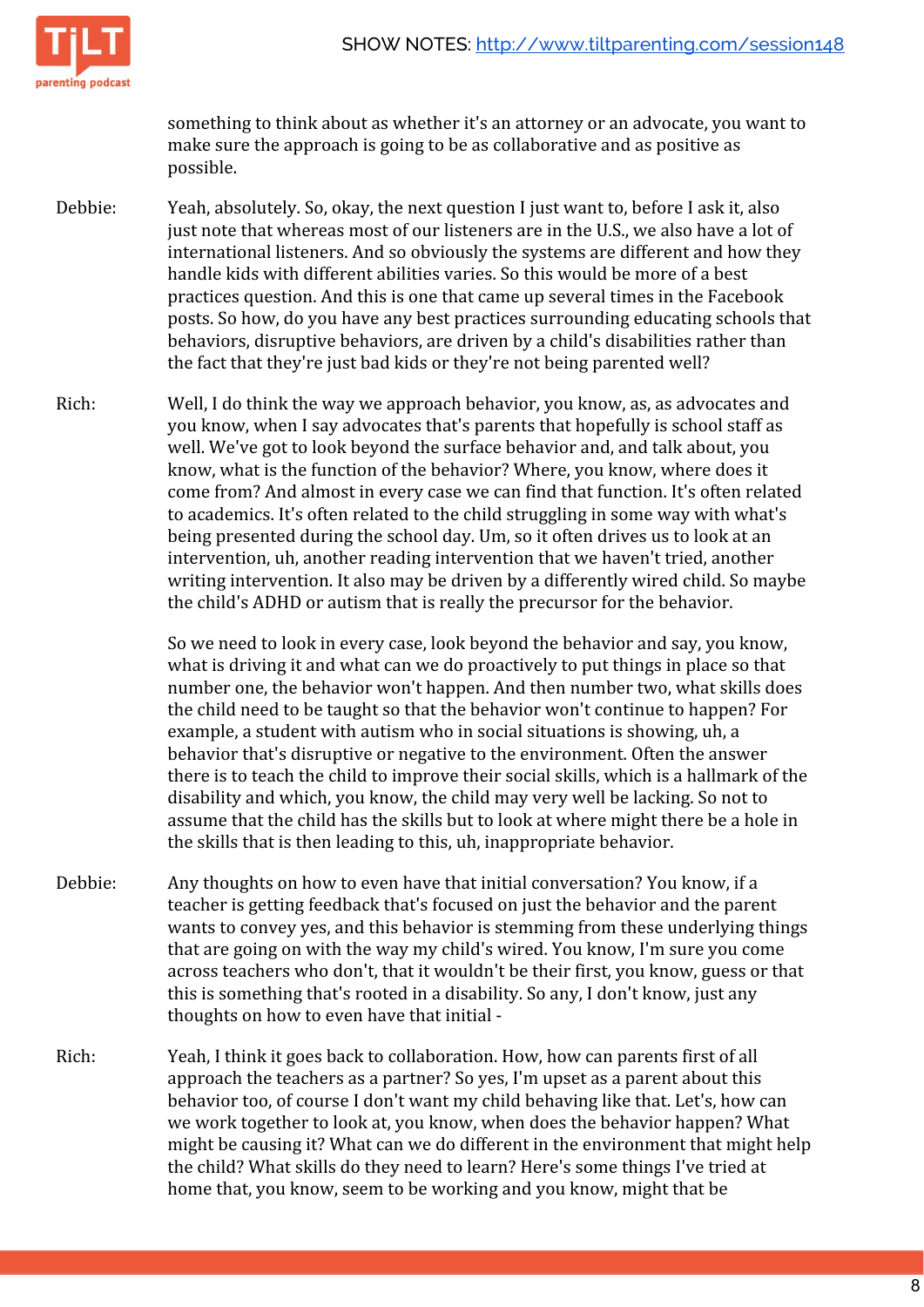

something you can try in the classroom? But, but again, approaching it as, as a partner rather than an adversary. And I know that's hard to do, especially if you're, you feel like you're being blamed as a parent or your child is being blamed for the behavior and they shouldn't be.

And that and that also is where an advocate can come in and be helpful. So to have a third person who is a professional, who is an expert, come into the situation do an observation and then be able to sit down with the teacher. And first of all acknowledge that, I can see how that behavior is very disruptive and how, you know, that would be very frustrating to you as a teacher to have that behavior going on. Now let's look at what are some ways that we can work to change that behavior and again, be proactive, teach skills that, that are going to change behavior. So I hope that's helpful.

- Debbie: Yeah, and it's also, it's just, it's actually how we want to parent too, right? We want to connect and empathize and then we want to move on to collaborative problem solving. So I guess it's just a good way to collaborate with any human, right.
- Rich: I agree. I agree.
- Debbie: So this parent wants to know how to handle a group of educators at an IEP meeting who expect the parents to provide them with the plan for how to educate your child. I know I, for me as a parent, I was always like, but you're the one with the master's in education. I'm relying on you to tell me what to do. But a lot of us feel like we're expected to come up with the solutions.
- Rich: Interesting. I would say that happens less with an advocate in the picture because I think the, that's a positive thing about bringing an advocate is the school will tend to put its best foot forward, rise to the occasion and, and know that they have to come in with, with a plan. And so maybe they'll be more likely to engage some of their school district experts to help support them. And that's, that's often a solution is that the expertise may not be in the local school, but maybe it's somewhere else in the school district, at the central office or in a special program that's located in another school.

You know, another way to think about the, your question is it's also an opportunity. So if the school is, is asking you for your expertise, that is a chance for you to make suggestions. And you know, if you feel at a loss to make those suggestions, which I think many parents would, you know, again, that's a chance to reach out to experts, whether it be an advocate or a therapist or behavioral coach, whether they be in your own community or, or you know, or at a distance. But, um, I would, I would jump into that opening and say, you know, I would love to make some suggestions and you know, here, here are some suggestions.

Debbie: What if, as part of that we want to encourage the school administration to get further professional development for their teachers and staff to better understand their neurodiverse students - how do we start that conversation? Like, is that something that we could just suggest, hey, in case you want to have a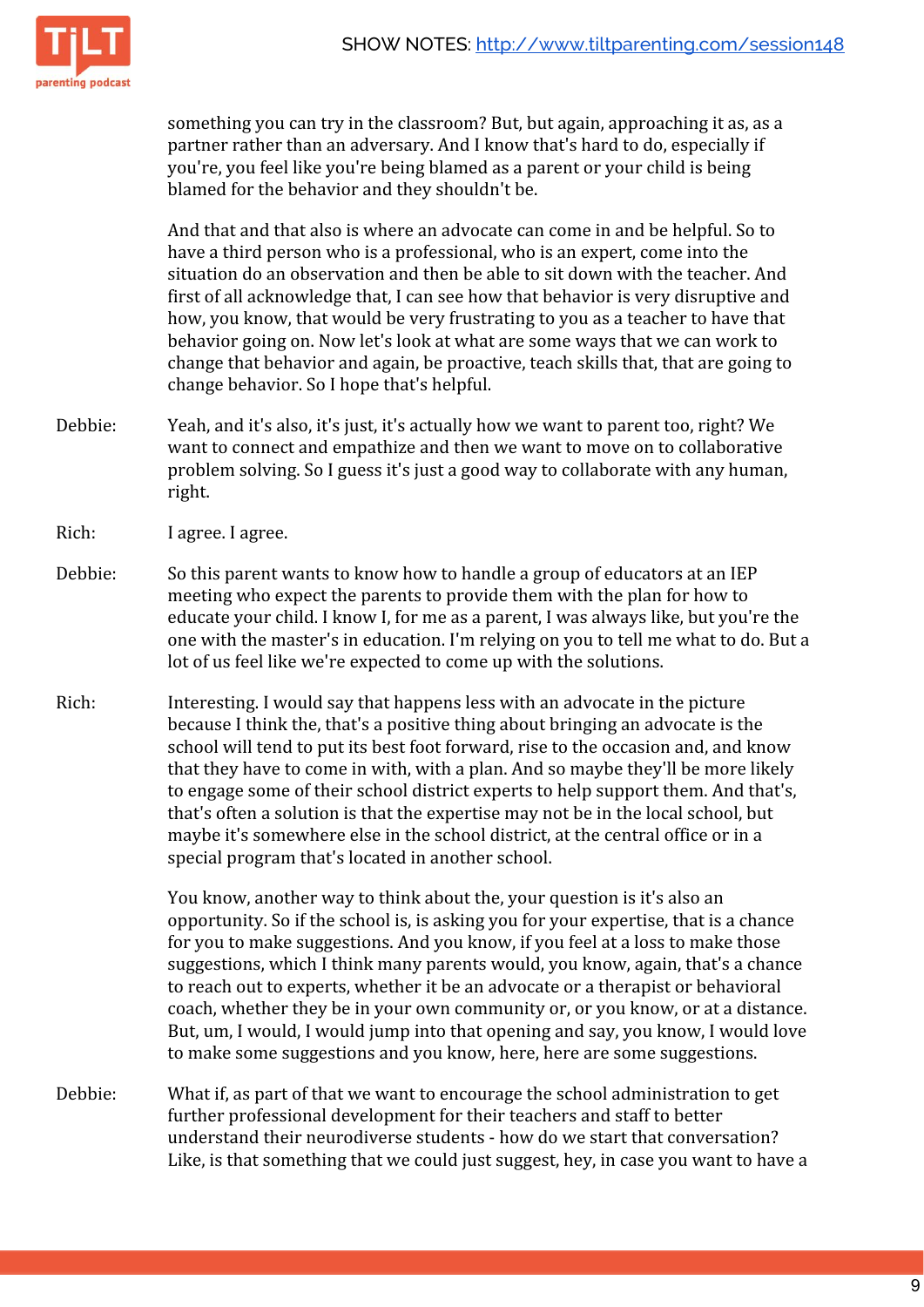

learning opportunity for staff, here are some suggestions of people to bring in. Like, is that seen as an insult or is that something that we can try to facilitate?

Rich: I think it's a, it's a great thing to suggest. Again, going back to that, you know, collaborative conversation, it all depends on how you do it. You know, so I think some parents can do it in what's perceived as a heavy handed way, where it's, you know, I want you to bring this person in and they're the expert and they were assuming the schools don't have the expertise and that can be very off putting. But again, in working as a partner, I, you know, I know, I know what you're experiencing with my child is difficult. I'm having difficulty at home too. Is there someone in the school district who we could call in? Um, here's some people in the community that I know could be helpful. How can we work together to make this happen?

> One thing that's not widely understood about the IEP process is part of that process is a consideration of what training needs to happen in the school to help this individual child. So that's something that can be written into an IEP plan, specific training that's needed by school staff to help them to work more effectively with the child. That's, that's a way I would use the process. But, but again, I really encourage it to be in a collaborative way.

- Debbie: Right. Collaboration, building alliances, seems to be key here.
- Rich: Yeah, definitely a theme. And I think you know, a very worthwhile thing.
- Debbie: So one of the parents on my website was asking about paraprofessionals and I know that you support families who have autistic kids who might need more paraprofessional support, full time or part time aide in the classroom. I know that's something that at one point we were hoping to get written into an IEP but did not happen because I know that it's very expensive. Um, any suggestions on how to push for, request, or get a school to even consider the expense related to a paraprofessional?
- Rich: It is a, it is a tough, a tough one because it is very expensive, but you know, the law requires us to strive to educate students in the least restrictive environment. And of course what's least restrictive for one student is not the same as what's least restrictive for another student. And so, you know, for some students we are talking about a special class within, within a neighborhood school. For some students, we're talking about a classroom placement in a different school or, or a special school throughout the day. But one argument for a paraprofessional is to keep the child in the least restrictive environment. So that that is something that, um, we want to consider, you know, is it, is it less restrictive to have the child stay in their current class and have a, an adult with them for part or all of the day? And in those kind of decisions it also may be more economical for the school district to provide that paraprofessional than to pay for a special school. So in the context of really looking at all options that might work for the child and really considering that least restrictive environment, um, that we're striving for with kids, I think that's where the discussion and the paraprofessional becomes, um, you know, more possible.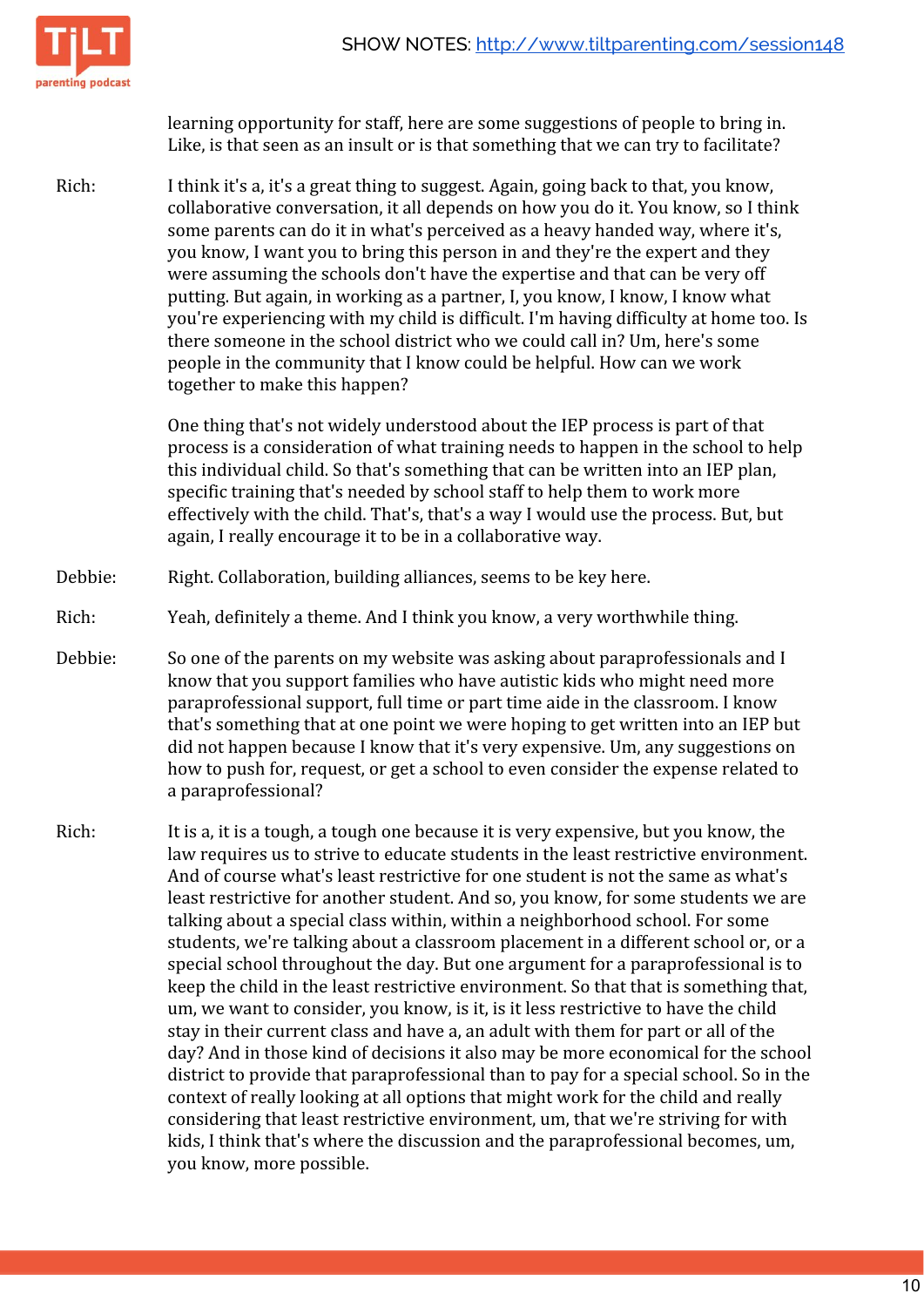



Debbie: Okay. Awesome. So, okay, I want to just be conscious of time. Are you doing okay to answer a few more or?

Rich: Sure, sure. I love it.

- Debbie: Okay. One parent wanted to know if you're moving to a smaller school system that offers fewer services and options, is it appropriate to expect just as much from a small school system as a larger one?
- Rich: So a couple things that question makes me think of. One is that there is a responsibility in the United States that if you're moving from one school district to another and the child already has an IEP, that IEP has to be implemented by the new school district to the best of their ability. Um, once they get to know the child better, they they would convene a meeting and you know, make changes or make recommendations to the parent for changes that they think are appropriate. But, but as a child moves in from another district, there is a responsibility to provide the services that the child needs. That and that often is commensurate services that were provided in the last school district. To dive in, dive in a little more to the question though, you know, is it reasonable to expect the same services from the district? It shouldn't be about the district. It should really be about the child. And it also shouldn't be about the services. It should really be about what the child needs, if you follow what I'm saying there.

So the goal, the goal shouldn't be to get x amount of services. The goal should be to help the child to access his education and make measurable progress and work towards realizing his potential. So that, that might look differently in different schools. Say, you know, in one school that might be 45 minutes of speech services and another school that might be an hour and a half of speech services. And in the school where it's 45 minutes, maybe the counselor is providing some other service that really meets the child's needs. And it does not necessarily have to be from a speech pathologist. So I, I would just encourage parents not to be rigid about thinking about the services, the amount of minutes of service, but more thinking about what's going to work for my child and that that can look differently in different schools.

- Debbie: I love that answer. It's kind of like if you're dating somebody new, you know, it's about how you feel dating that person, not how they compare to the other person, right?
- Rich: Good analogy.
- Debbie: I don't know why that popped into my head but, there you go. So, okay. Um, this is kind of an interesting question. Just curious to hear your take on it. How do you get the school to take responsibility for the child's daily meltdowns after leaving school due to having no downtime? They wrote that school refuse an IEP due to straight A's and basically said that what happens outside the school is not their responsibility. Any thoughts on that?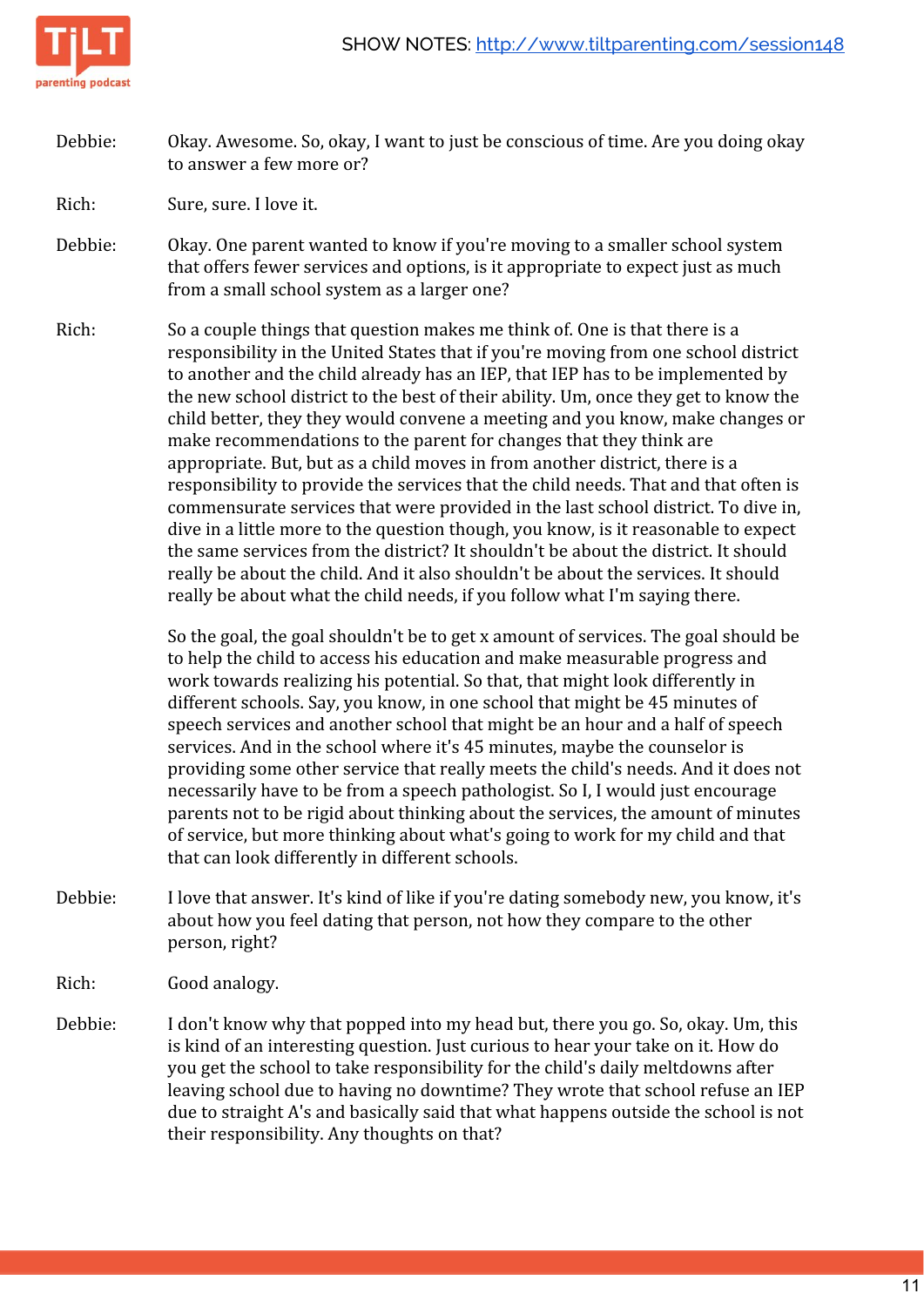

- Rich: So what I'm, what I'm understanding from that question, and maybe you can help me with it, what I'm understanding is the child does not have an IEP. They're having to work very hard to maintain their academic progress and good grades. And so that's leading to some behavioral problems in school. Is that, is that what?
- Debbie: That's what I'm getting from it too, yeah.
- Rich: Yeah. So I, you know, I, again, there's a few different things to possibly unpack in that question, um, why is the child working so, so hard outside of school? Is, you know, is straight A's really the right goal for that child? And you know, is there too much, is there too much pressure, is there too much stress about the grades? But, um, I'd also want to think about was the school correct to deny the IEP? So is, did the school just look at grades, which certainly is one criteria for looking at whether a child is, is needing an IEP or not, how are they doing grade wise? But we also want to look at many other factors as well. You know, we want to look at, um, you know, their experience of the school day, their own feelings of adequacy, depression and anxiety, um, their social skills, their behavior throughout the day and how it may relate to a disability.

So, um, you know, if I was the advocate in that case, I would really want to dig in and say, you know, what is the possible educational disability here? Um, you know, is it ADHD? Is it an emotional disability? Is it autism? And did the school miss that there really is an impact during the school day despite the fact that the child is having good grades? And the other, another piece that the law requires us to look at is how much support is the child getting outside of school in order to get those good grades? Many parents provide tutoring. Many students spend hours and hours outside of school working on, on their homework and are perfectionists and really drive themselves too hard. And so we want to look at the total picture before we decide, does the child possibly have an educational disability, which requires some type of special program during the day?

And, and again, the question seems to indicate the parent thinks the child should have some type of support during the day. Maybe it's one period a day where they have, uh, uh, what's commonly called a resource room where they can have some study time, get organized, work on some of the study skills and organizational skills that they may be lacking or, or have some time to deal with their anxiety or their obsessiveness about doing all their work and doing it to the nth degree. So as an advocate, I'd want to really dig deeper into, um, look at the assessments that have been done, look at what that disability might be and really, really look harder at how that might be impacting during the school day.

Debbie: Good answer. Good answer. Um, this is a very nuanced question. I think it's interesting because I think it's something that probably a lot of parents are dealing with or their kids are struggling with, but it's, I can see why she asked it because it's not clear cut what you'd even ask for. So she, I'm assuming it's a she, um, might be a he, um, was asking what to ask of schools in the area of rewards. For example, you know, a lot of schools have, well she described it as pointless tracking systems, but you know, you know, you get a star for reading x number of pages every day and there are a lot of students who won't do that because they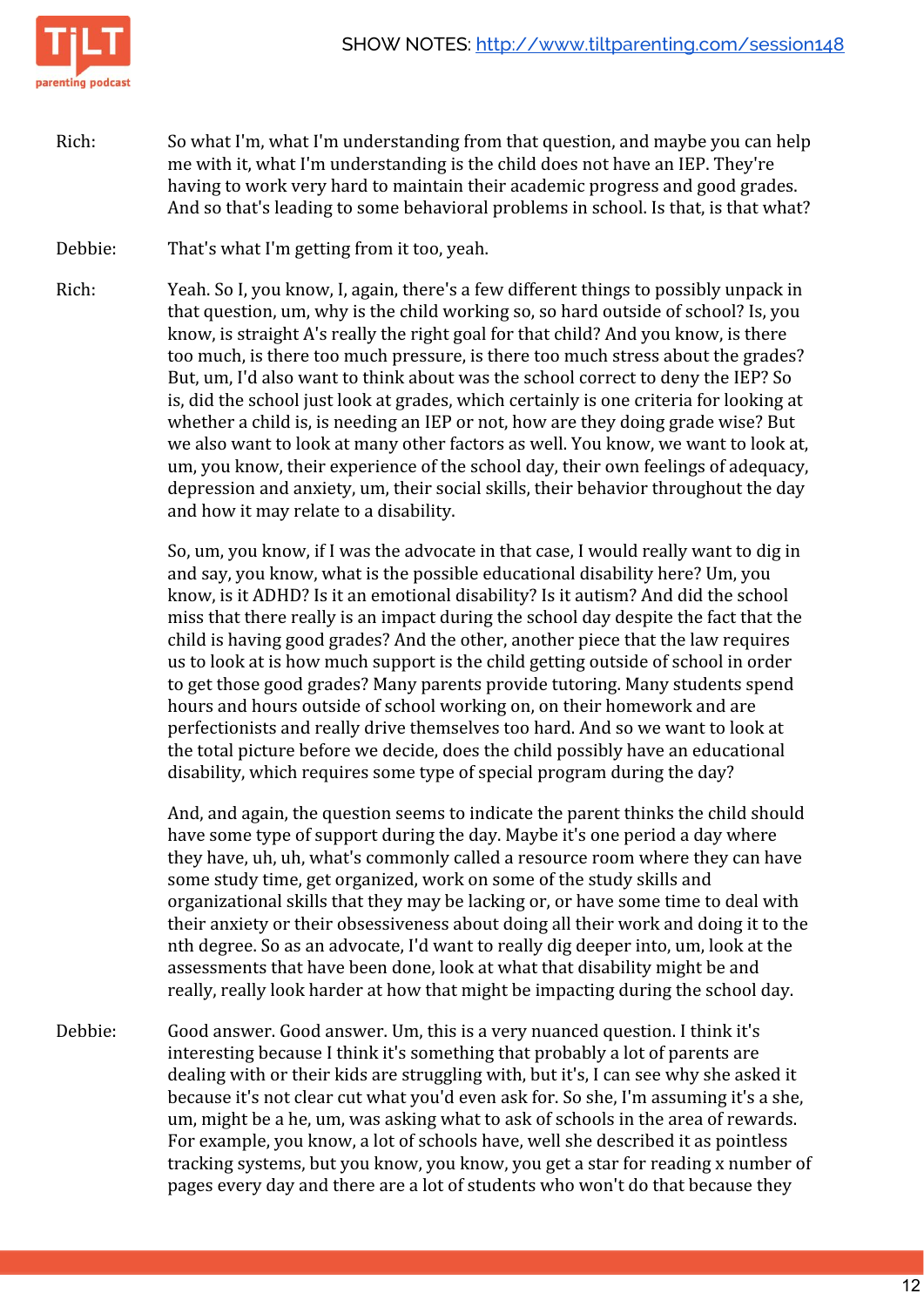

see it as being a pointless exercise. Or she also talked about, you know, there are awards for attendance and a lot of kids with IEPs might, that might be an impossibility for them to have perfect attendance because they're being pulled out for therapy or they have other things outside of school. So this parent is wanting to know how or what should we be asking for in school systems when there are kind of these reward systems that seem to penalize our students because of the way that they're wired or the, the extra supports that they need.

- Rich: Yeah. So my mind goes in a couple directions with that question. You know, one is, is just, um, best practices of teaching and best practices of behavioral management in school. And you know, and having a dialogue with schools about how, you know, maybe this plan that works for a majority of the students doesn't work for some of the students and what could we do to, to modify that plan for this, for these students where they're not responding. The other place my mind goes is for students who are having any kind of behavioral challenges in school that is getting in their way then we want to develop an individualized behavior plan. Um, what's commonly called a behavior intervention plan for that student. And, and there we want to look at what is the behavior, what are the antecedents of the behavior, what are the functions of behavior, and then what things can we put in place that are going to lead to more positive behaviors. So, you know, if, if it's in fact a student who's really, um, having significant challenges with the current rewards, then um, it's clear that we have to have a specific individualized behavior plan for that student.
- Debbie: Okay. Great. Okay, one last question and then we're going to talk about the conference that is coming up in April. I want to make sure that listeners are aware of that. So, um, this listener wants to know, what resources have you found best to educate school communities about twice exceptional kids?
- Rich: I love that question. So, um, the, the field of twice exceptional education has, has really been blossoming and growing over the past I'd say 30 years. And, um, when I got the job as director of services for twice exceptional students in Montgomery County, the first thing I did is look for the experts. And I would say all roads point to Doctor Susan Baum, B-a-u-m, who was really the pioneer in this field. And she has some great books and articles and she's still very active, uh, working at Bridges Academy in Los Angeles, um, and consulting with the school when also leading graduate studies for professionals in the area twice exceptional. So I would, I would definitely, definitely look there. There is a wonderful national organization that I used to be on the board of called Aegus, a-e-g-u-s, which holds conferences, the members also publish great information, uh, books, articles about twice exceptional students.

I'll mention my book again, *Smart Kids With Learning Difficulties*, which is based on our work in Montgomery County schools and talks about the best practices for educating twice exceptional students, what we found to be true in working with these students in schools and also what the literature says about these kids. And I would say number one on that list of best practices is to pay attention to and really develop and nurture the strengths so that that's where, um, you know, in one sentence where I would really put my, um, my attention as someone who wants to learn how to work with twice exceptional.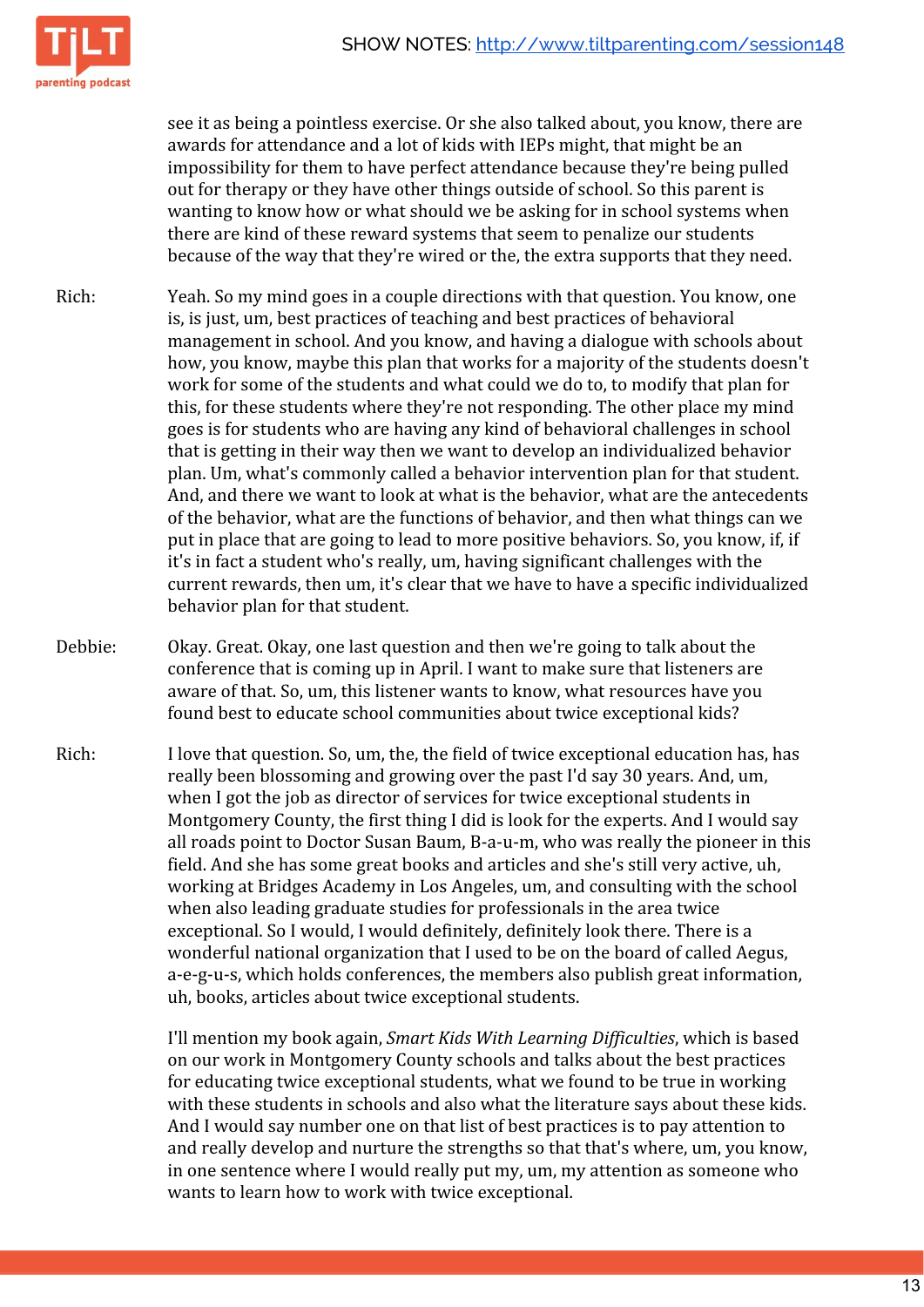



Debbie: All right. Thank you for those resources. And uh, I will have them on the show notes pages and I just have to say I'm actually getting to visit Bridges next month and I'm going to meet Susan. I'm really excited to check out what they're doing.

Rich: Say Hello for me. She's wonderful.

Debbie: I will. I will. So, okay, so coming up in April is the Diamonds in the Rough Conference, which, humble brag, I am keynoting, I'm super excited about the event.

Rich: We're, we're very excited to have you.

- Debbie: But can you tell us about the conference, who it's for and how listeners can learn more about attending?
- Rich: Yes. So, uh, this is our annual conference Diamonds in the Rough and it focuses on teaching both professionals and parents, uh, strategies for working with special needs students. And it's also a wonderful networking opportunity come together with other parents, other professionals. There'll be a wonderful exhibit hall with special schools that serve these students with a variety of different kinds of special services for working with these students. The conference is two days in April, April 12th and 13th. On Friday, April the 12th, we will focus on professionals. Dr. David Black will be giving a continuing education talk aimed at professionals talking about successfully launching students at every stage. We hear a lot about failure to launch and um, actually both days of the conference are going to focus on how do we prepare students to become independent, to eventually leave us and live successfully beginning with the transition to kindergarten. And we uh, Dr. Black will talk about all of the different transitions and kind of the common themes that run through them. Then on Saturday we'll have you Debbie talking to parents about this topic. And then throughout the day we'll have a variety of different workshops that focus on different ages and stages, different disabilities and you know, how best to prepare our children to become successful independent adults.
- Debbie: Yeah. So I'm really excited about the event and it takes place in Rockville, Maryland. So if people are in that part of the country, um, definitely see if this is something you can make. I would love to meet you there and I'll have a link to the conference website also on the show notes page and on the events page at Tilt Parenting and on our Facebook page. So definitely check that out and wow, we covered a lot today. I'm thank you for sticking with me and uh, allowing me to bombard you with all of these random questions, but it's so helpful and I think these are the kinds of things like we all are dealing with in our own homes and it's so nice to just hear this expert feedback and you have so much experience in this area. It's super helpful. So thank you so much for sharing today.
- Rich: I loved being here and um, if I can just point out one other resource real quickly, if, if folks would like to visit our website, it's weinfeldeducationgroup.com and one of the things you'll see there is we've developed a graduate level course. It's an online course that people can take self paced that really hits on the topics that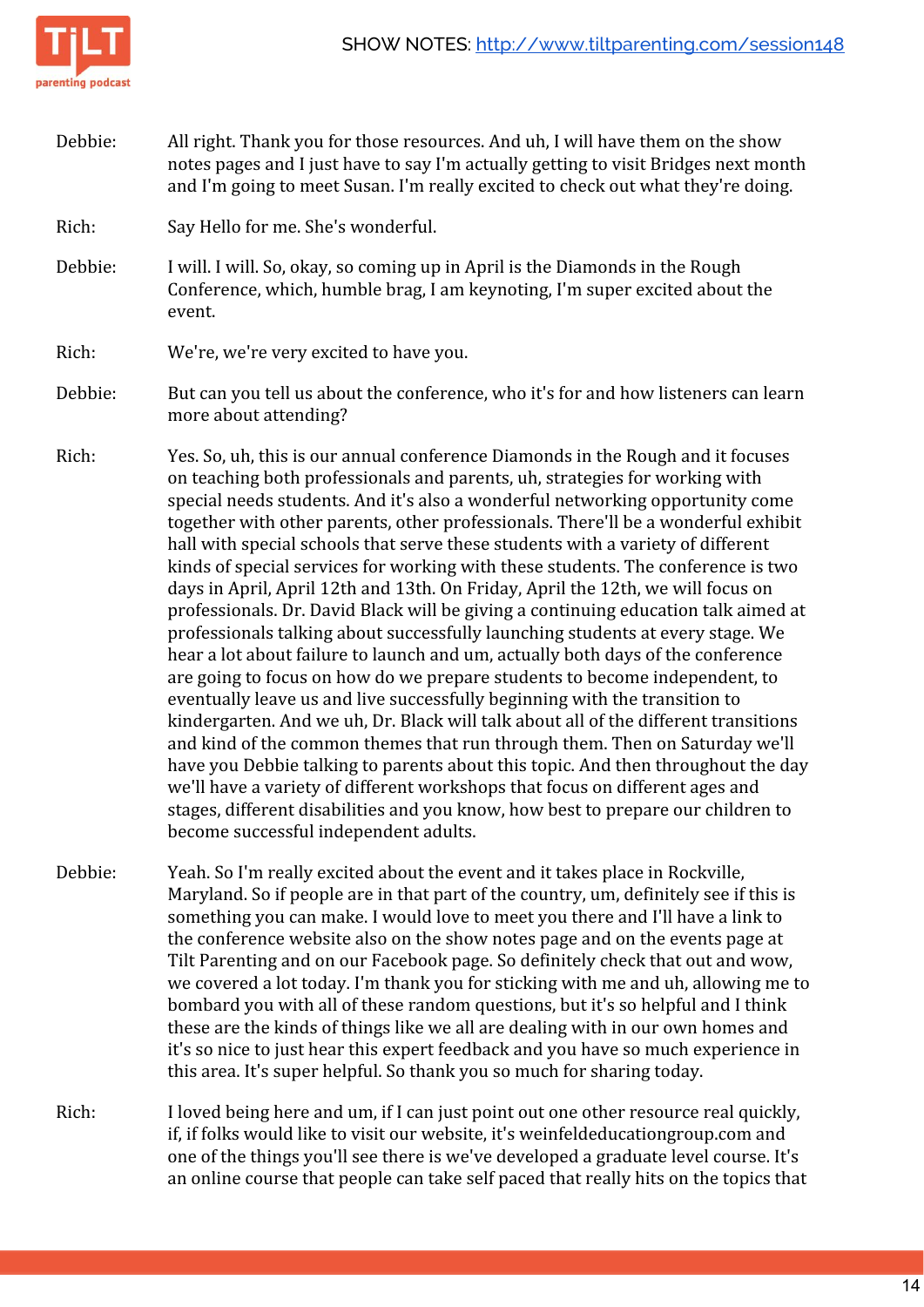

we're talking about today, how to, how to be an effective advocate, how the IEP is developed, the 504 is developed, how to work collaboratively with teams. So I hope you'll, your listeners will consider that as well.

- Debbie: Awesome. Well thank you. Thank you again for the time today and I look forward to seeing you in person next month.
- Rich: I look forward to it too, and thanks again for having me today.